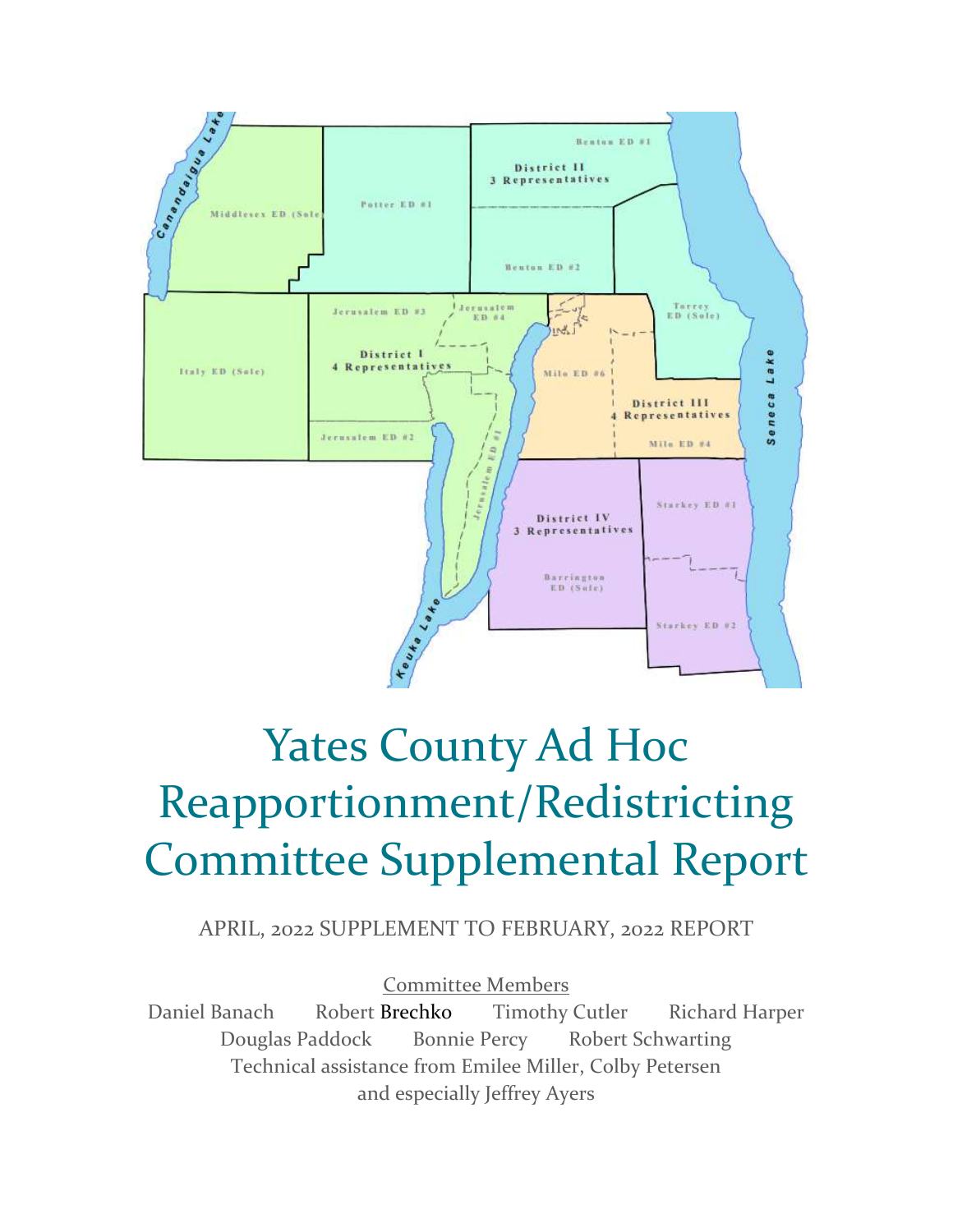# Background

U. S Supreme Court rulings relative to the 14<sup>th</sup> Amendment and New York County Law require that county legislative representation be reviewed every ten years and adjustments be made, if necessary, based on information obtained in the decennial U. S. census.

Additionally, a recently-passed NYS law (S5160B, 2021 session) requires multi-member legislative districts to "... provide substantially equal weight for the population of that local government in the allocation of representation in the local legislative body . . ." Other aspects of S5160B include:

- A. Districts shall consist of contiguous territory;
- B. Districts shall be as compact in form as practicable;
- C. Districts shall not be drawn to discourage competition or for the purpose of favoring or disfavoring incumbents or other particular candidates or political parties.
- D. The maintenance of cores of existing districts, of pre-existing political subdivisions including cities, villages and towns and of communities of interest shall also be considered;
- E. Districts shall be formed so as to promote the orderly and efficient administration of elections.

A report was distributed to the Yates County Legislature in February. During that month's Government Operation Committee and full Legislature meeting, several participants raised questions and comments on the ad hoc committee's recommendations. A supplemental report was issued in March addressing the questions raised at those meetings.

The initial report and supplement were reviewed in the March Government Operations Committee meeting and further discussed in a special Government Operations Committee meeting after obtaining input from towns and villages. The recommendation of the Ad Hoc Reapportionment/Redistricting Committee (i.e. – weighted voting without moving legislative district boundary lines) was summarily rejected. The committee was asked to review a plan that would add a legislator in District II and adjust the boundaries of that district as necessary to achieve representation within guidelines of 7.3% total variation.

### S5160B

For all plans studied, the following were considered relative to S5160B:

- A. All districts consist of contiguous territory.
- B. The nature of Yates County's topography and population distribution make "compact in form" challenging, but the committee considers that the districts meet the "practicable" requirement.
- C. Four, 15- or 14-member districts neither favor nor disfavor incumbents, particular candidates or political parties, thought there is the possibility of an incumbent legislator being displaced in the plan presented in Appendix B-2.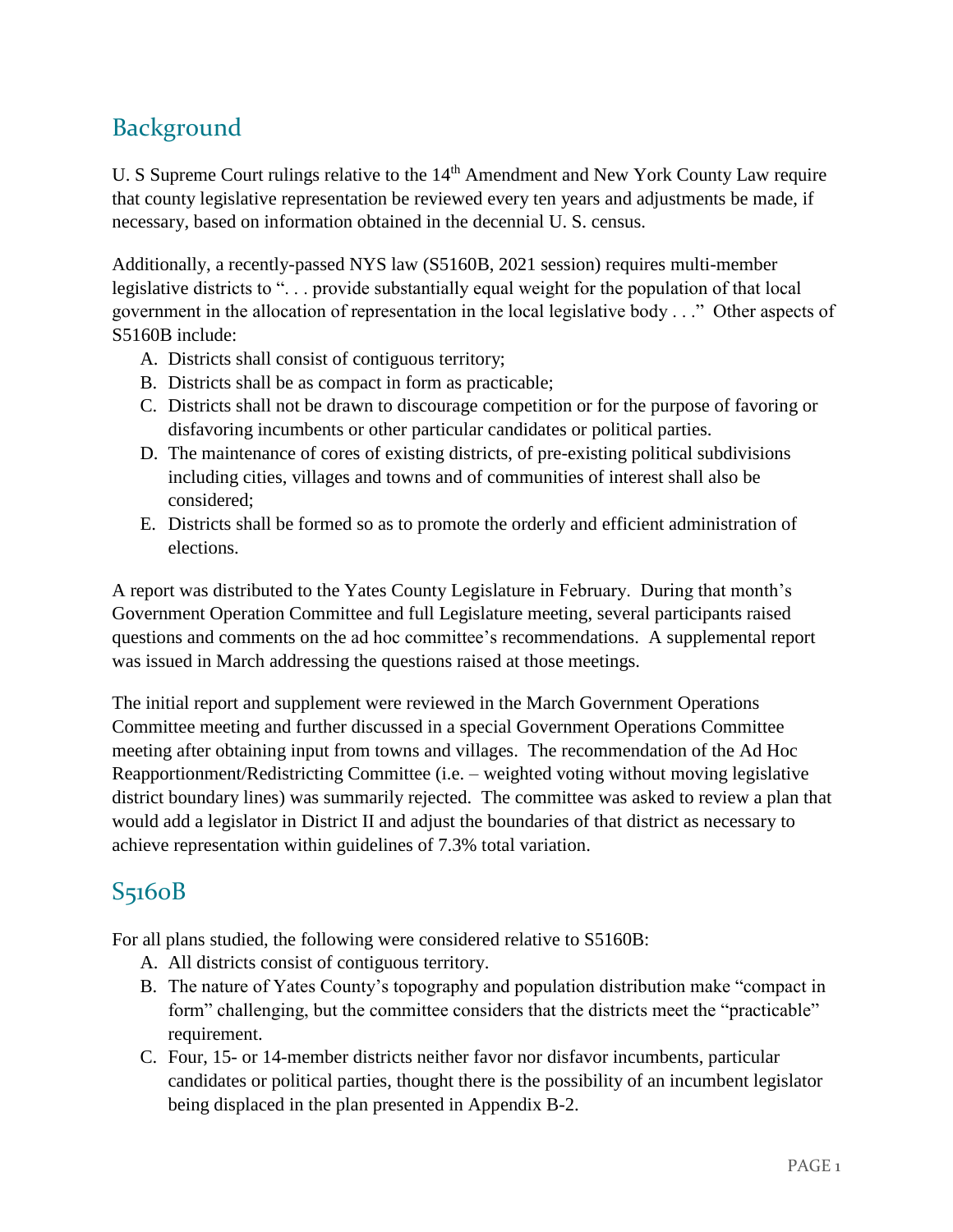D. Cores of existing districts are maintained in the four, 15- or 14-member district plans evaluated.

Additionally, as reflected in the minutes of the January 20, 2022 Ad Hoc Committee meeting, none of the plans affect:

- a. The distribution of enrolled party members;
- b. Communities of color or urban or rural poor, as no group is large enough or concentrated enough to create a protected representative district;
- c. Any identified political, ethnic, racial or socio-economic group. While the referenced minutes specifically state "weighted voting", the same analysis applies to movement of district boundaries.
- E. All plans presented in this supplement require creation of new election districts. Election commissioners are confident that new configurations can be accommodated with minimal risk of error.

In all plans, voting **locations** will not change, but **ballots** for individual voters will differ based on the legislative district in which they reside.

# Adding a Legislator in District II (Total 15)

The plan reviewed by the ad hoc committee is presented as Appendix A. Boundaries have been adjusted based on physical characteristics (roads, watercourses, etc.). Red dots on the plan represent addresses of incumbent legislators.

Representation is as shown in Table 2-1, with 1,652 citizens desired per legislator. For a fourperson district the desired total population is 6,608; for a three-person district the desired population is 4,956. Total discrepancy between districts is 5.5%, within guidelines.

| <b>District</b> | <b>Composition (Towns)</b>                               | <b>Total</b><br>Population | <b>Legislators</b> | $\Delta$ from<br><b>Desired</b> | $%$ of<br><b>Desired</b> |
|-----------------|----------------------------------------------------------|----------------------------|--------------------|---------------------------------|--------------------------|
|                 | Italy, Jerusalem & portion of<br>Middlesex               | 6,740                      |                    | 132                             | 102.0                    |
|                 | Benton, Potter, Torrey &<br>portions of Middlesex & Milo | 6,380                      |                    | (228)                           | 96.5                     |
| Ш               | Portion of Milo                                          | 6,706                      |                    | 98                              | 101.5                    |
|                 | Barrington & Starkey                                     | 4,948                      |                    |                                 | 99.8                     |

#### **Table 2-1 – Representation with 15 Legislators**

The plan would require the creation of two new election districts – one each in Middlesex and Milo.

The committee does **not** recommend proceeding with this approach.

Yates County, with a population of 24,774 citizens, already has a ratio of citizens:legislators of 1,770:1. An additional legislator would change the ratio to 1,652:1.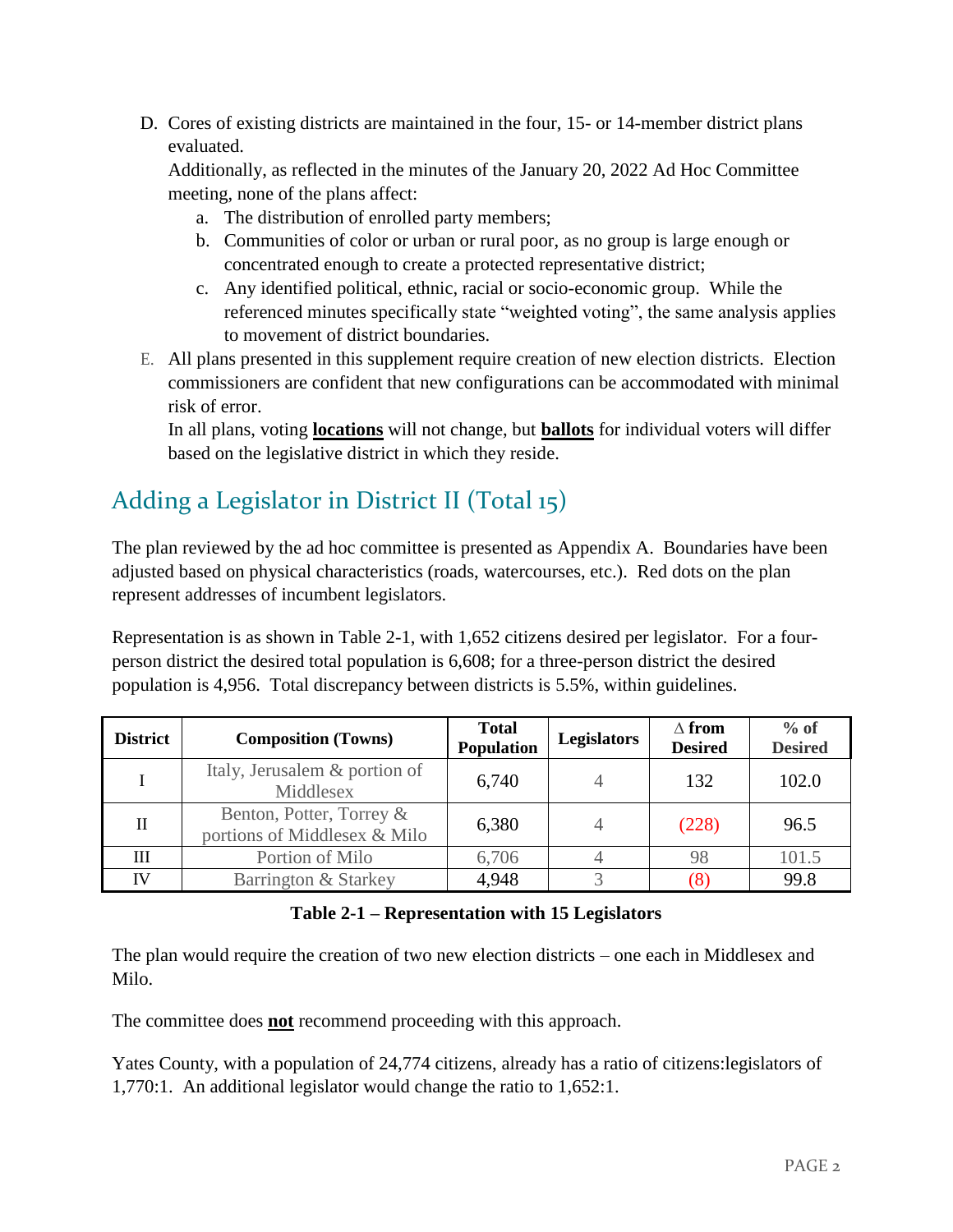Only one county in New York State has a lower ratio, that being Hamilton County. Hamilton has a total 2020 population of 5,107 and nine town supervisors, with a resulting ratio of 567:1. All other counties in New York have a higher ratio of citizens:representative than either Hamilton or Yates. Appendix D shows a chart of representation for all 57 counties outside of New York City.

# Adjusting Existing Boundaries, Retaining 14 Legislators

The ad hoc committee further evaluated retaining 14 legislators and adjusting legislative district boundaries. The two plans evaluated are presented in Appendices B-1 and B-2. Boundaries have been adjusted based on physical characteristics (roads, watercourses, etc.). Red dots on the plans represent addresses of incumbent legislators.

Representation is as shown in Tables 2-2A and 2-2B, with 1,770 citizens desired per legislator. For a four-person district the desired total population is 7,080; for a three-person district, the desired population is 5,310. Both of the plans include the Village of Penn Yan entirely in District III, as preferred by the ad hoc committee member representing that legislative district and the current and future village mayors.

| <b>District</b> | <b>Composition (Towns)</b>                           | <b>Total</b><br><b>Population</b> | <b>Legislators</b> | $\Delta$ from<br><b>Desired</b> | $%$ of<br><b>Desired</b> |
|-----------------|------------------------------------------------------|-----------------------------------|--------------------|---------------------------------|--------------------------|
|                 | Italy, Middlesex & portions of<br>Jerusalem & Potter | 7,097                             |                    | 17                              | 100.2                    |
| П               | Torrey $\&$ portions of Benton $\&$<br>Potter        | 5,292                             |                    | (18)                            | 99.7                     |
| Ш               | Portion of Milo                                      | 7,043                             |                    | 37                              | 99.5                     |
| <b>IV</b>       | Barrington, Starkey & portion of<br>Milo             | 5,342                             |                    | 32                              | 100.6                    |

**Table 2-2A – Representation with 14 Legislators per Appendix B-1**

| <b>District</b> | <b>Composition (Towns)</b>                         | <b>Total</b><br><b>Population</b> | <b>Legislators</b> | $\Delta$ from<br><b>Desired</b> | $%$ of<br><b>Desired</b> |
|-----------------|----------------------------------------------------|-----------------------------------|--------------------|---------------------------------|--------------------------|
|                 | Italy & portion of Jerusalem                       | 5,436                             |                    | 126                             | 102.4                    |
| $\mathbf{I}$    | Middlesex, Potter & portion of<br><b>Benton</b>    | 5,134                             |                    | (176)                           | 96.7                     |
| Ш               | Portions of Benton, Milo &<br>Torrey               | 7,245                             |                    | 165                             | 102.3                    |
| <b>IV</b>       | Barrington, Starkey & portions<br>of Milo & Torrey | 6,959                             |                    | (121)                           | 98.3                     |

#### **Table 2-2B – Representation with 14 Legislators per Appendix B-2**

Total discrepancy between districts is 1.1% per Table 2-2A and 5.6% per table 2-2B, within guidelines.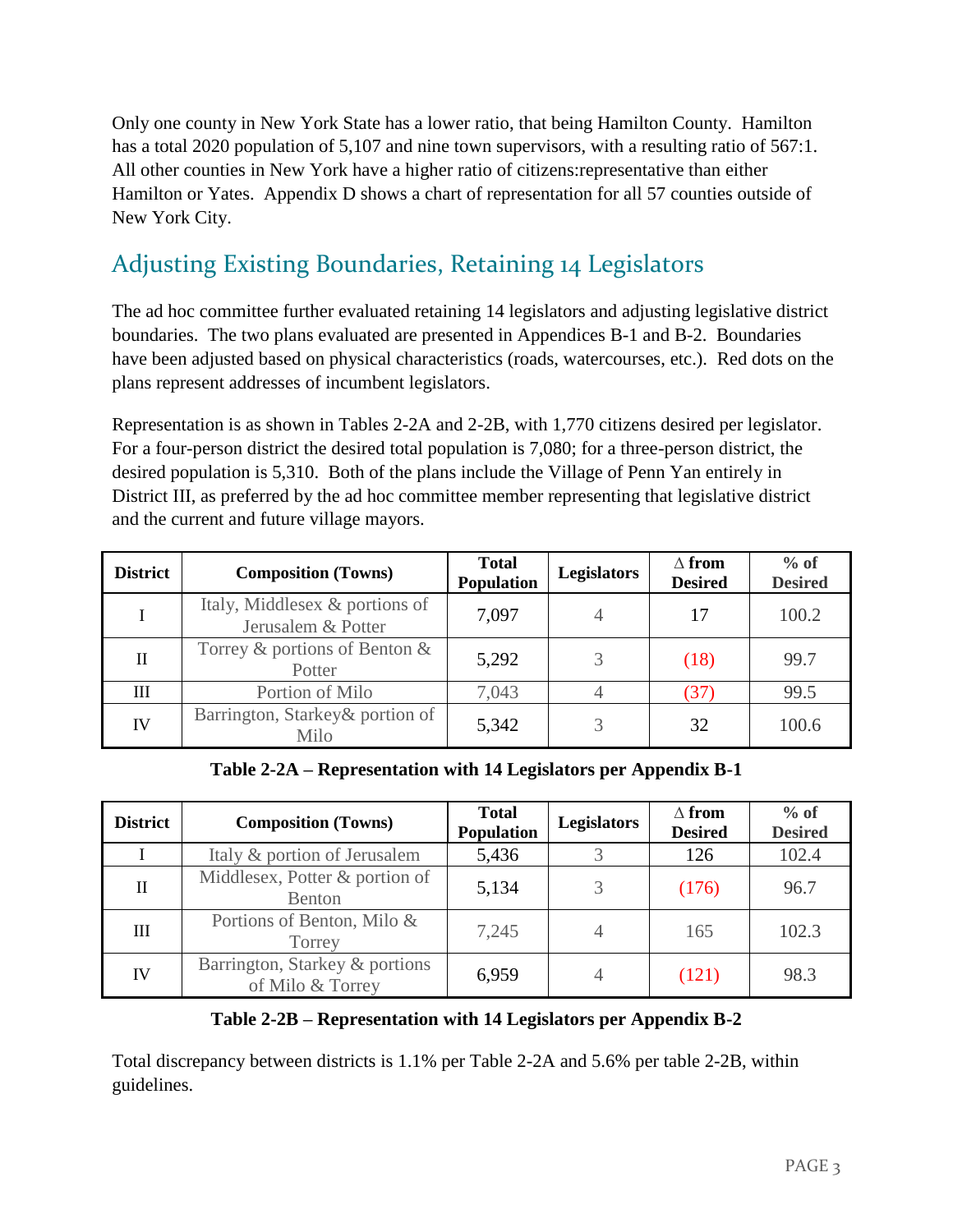Either of the plans would require the creation of two new election districts – one each in Benton and Jerusalem – to accommodate the consolidation of Penn Yan.

The plan shown in Appendix B-1 would require one additional election district in each of Milo and Potter. The plan generally represents Legislative District IV as it was configured between 1972 and 2014. Milo Election District 4 was joined with the remainder of the Town of Milo at that time to balance representation in Legislative Districts III and IV.

The plan shown in Appendix B-2 would require one additional election district in each of Benton, Milo and Torrey. The plan would require an incumbent in District III to give up a seat.

For a plan that retains 14 legislators, the Ad Hoc Reapportionment/Redistricting Committee unanimously recommends proceeding with the plan presented in Appendix B-1.

## Changing to Five Districts with Two Representatives per District

As suggested during the special Government Operations Committee meeting and subsequent correspondence, the ad hoc committee also evaluated a change to five districts with two representatives in each district, for a total of ten legislators. The Village of Penn Yan is proposed to be its own district (as preferred by the ad hoc committee member representing that legislative district and the current and future village mayors) with four additional districts comprised of all or portions of the towns outside the village.

The two plans evaluated are presented in Appendices C-1 and C-2. Boundaries have been adjusted based on physical characteristics (roads, watercourses, etc.). Red dots on the plans represent addresses of incumbent legislators.

Representation is as shown in Tables 2-3A and 2-3B, with 2,477 citizens desired per legislator, or 4,955 per district. Adoption of either of the plans would rank Yates County eighth  $(8<sup>th</sup>)$  in New York for citizens:representative, between Wyoming (2,533:1) and Seneca (2,415:1) Counties, as shown in Appendix D.

| <b>Proposed</b><br><b>District</b> | <b>Composition (Towns)</b>                                    | <b>Total</b><br>Population | $\wedge$ from<br><b>Desired</b> | $%$ of<br><b>Desired</b> |
|------------------------------------|---------------------------------------------------------------|----------------------------|---------------------------------|--------------------------|
|                                    | Middlesex, Potter & portions of<br>Benton & Italy             | 4,855                      | (100)                           | 98.0                     |
| 2                                  | Portions of Jerusalem & Italy                                 | 4,845                      | (110)                           | 97.8                     |
| 3                                  | Torrey & portions of Benton & Milo                            | 8,089                      | 134                             | 102.7                    |
| 4                                  | Barrington & Starkey                                          | 4,948                      |                                 | 99.9                     |
| 5                                  | Village of Penn Yan (portions of<br>Benton, Jerusalem & Milo) | 5,042                      | 87                              | 101.8                    |

**Table 2-3A – Representation with 10 Legislators per Appendix C-1**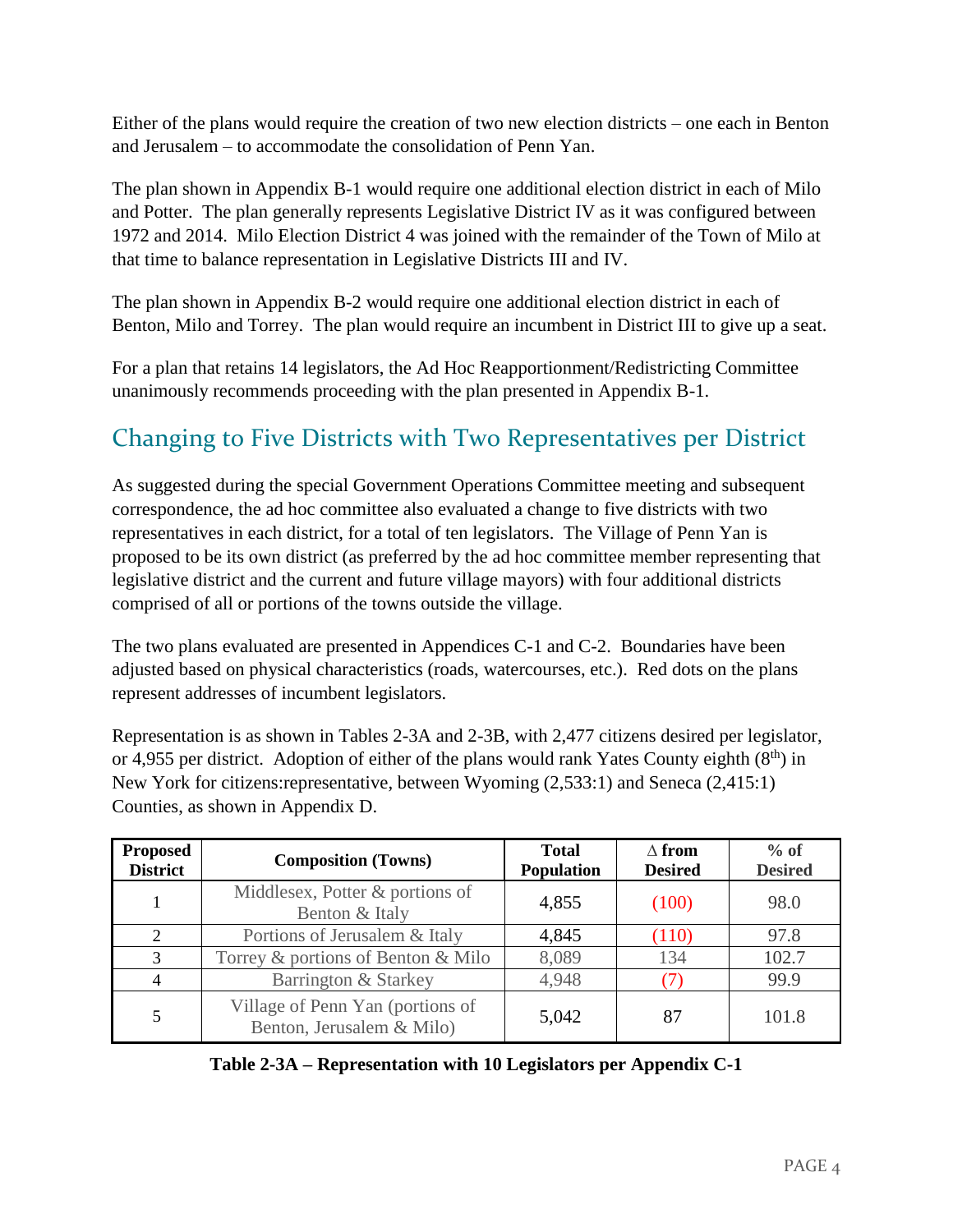| <b>Proposed</b><br><b>District</b> | <b>Composition (Towns)</b>                                    | <b>Total</b><br><b>Population</b> | $\Delta$ from<br><b>Desired</b> | $%$ of<br><b>Desired</b> |
|------------------------------------|---------------------------------------------------------------|-----------------------------------|---------------------------------|--------------------------|
|                                    | Italy, Middlesex, Potter & portion of<br><b>Benton</b>        | 4,891                             | (64)                            | 98.7                     |
| 2                                  | Portions of Benton & Jerusalem                                | 4,888                             | (67)                            | 98.7                     |
| 3                                  | Torrey & portions of Benton & Milo                            | 5,010                             | 55                              | 101.1                    |
| 4                                  | Barrington & Starkey                                          | 4,948                             |                                 | 99.9                     |
| 5                                  | Village of Penn Yan (portions of<br>Benton, Jerusalem & Milo) | 5,042                             | 87                              | 101.8                    |

**Table 2-3B – Representation with 10 Legislators per Appendix C-2**

Total discrepancy between districts is 4.9% per Table 2-3A and 3.1% per table 2-3B, well within guidelines.

Either of the plans would require the creation of two new election districts – one each in Benton and Jerusalem – to accommodate the consolidation of Penn Yan. The plan shown in Appendix C-1 would require one additional election district in each of Benton and Italy. The plan shown in Appendix C-2 may require two additional election districts in Benton.

In either of the above plans, the Village of Penn Yan, with 20% of Yates County's population, is assured of proportional representation. As recently as five years ago, there was only one legislator living within the village.

In either of the above plans, it would not be possible for a total of four incumbent legislators to be re-elected. Table 2-4 reflects the situation.

| <b>Proposed</b><br><b>District</b> | <b>Legislators Living in</b><br><b>District</b> | <b>Incumbents Not</b><br><b>Re-elected</b> |
|------------------------------------|-------------------------------------------------|--------------------------------------------|
|                                    |                                                 |                                            |
|                                    |                                                 |                                            |
|                                    |                                                 |                                            |
|                                    |                                                 |                                            |
|                                    |                                                 |                                            |

#### **Table 2-4 – Effect of Five District Plan (10 Legislators) on Incumbent Legislators**

In either of the above plans, additional staggering of terms, as approved by the voters in 2020, could be implemented by the candidate in each district that receives the highest number of votes having a four year term and the candidate receiving the next highest number of votes having a two year term.

For a plan with ten legislators, the Ad Hoc Reapportionment/Redistricting Committee recommends proceeding with the plan presented in Appendix C-2.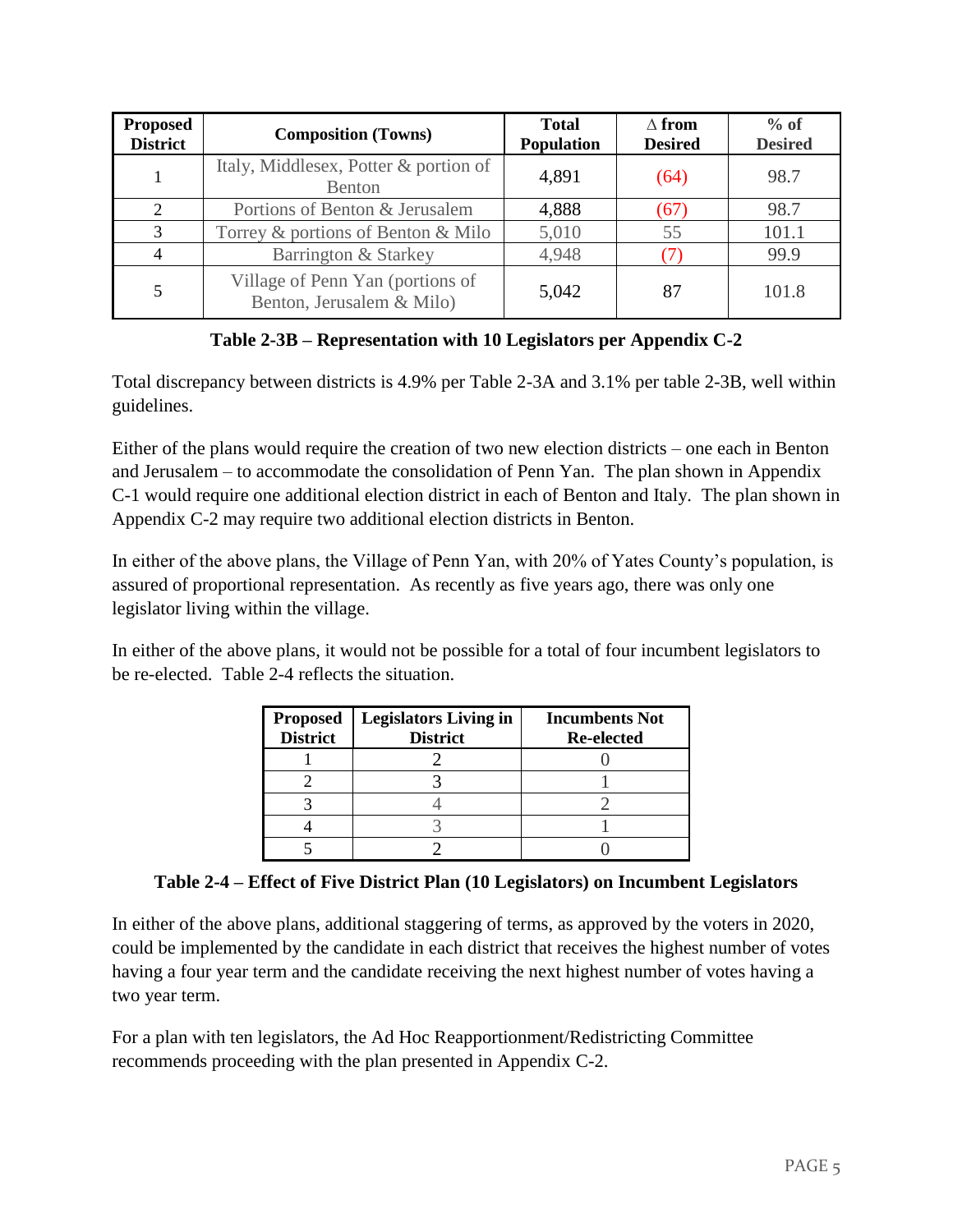## Timeline/Schedule

To be implemented in time for the November 2023 general election, the configuration of the legislative districts and quantity of representatives must be determined by February of 2023.

If the legislature adopts a plan that changes the number of legislators, a referendum is mandatory. Wording for the proposition that would appear on the ballot must be prepared and sent to the Board of Elections 90 days prior to the referendum. Believing that the legislature is not desirous of a special election or a special legislature meeting, the latest that a local law must be drafted by is the July legislature meeting and a public hearing set for the August 8 legislature meeting at that July meeting. In this scenario, Scott must have the wording for the proposition prepared simultaneously with the adoption of the local law. There is no opportunity for making changes that might be forthcoming from the required public hearing.

If the legislature retains its current structure (14 legislators) and only adjusts boundaries, a permissive referendum is possible. For that to occur, a petition to hold a referendum must be filed within 45 days of the passage of the local law. Believing that the legislature is not desirous of a special election or a special legislature meeting, the latest that a local law must be drafted by is the May legislature meeting and a public hearing set for the June meeting. This schedule, however, does not allow for any modifications that might be suggested at the required public hearing. A potential schedule appears in Table 2-5.

| <b>Action:</b> | <b>Set Date</b> | Hold PH; | (Potential) Circulate | (Potential) Develop        | General    |
|----------------|-----------------|----------|-----------------------|----------------------------|------------|
|                | for PH          | Adopt LL | Petition and File     | <b>Proposition Wording</b> | Election   |
| Interval:      | $ -$            | 35 days  | 45 days               | 11 days                    | 90 days    |
| Date:          | May 9           | June 13  | July 28               | August 8                   | November 8 |

#### **Table 2-5 – Potential Schedule for Adoption of Local Law**

The Ad Hoc Reapportionment/Redistricting Committee recommends that a draft local law be prepared prior to the May legislature meeting so that further comments can be received and evaluated.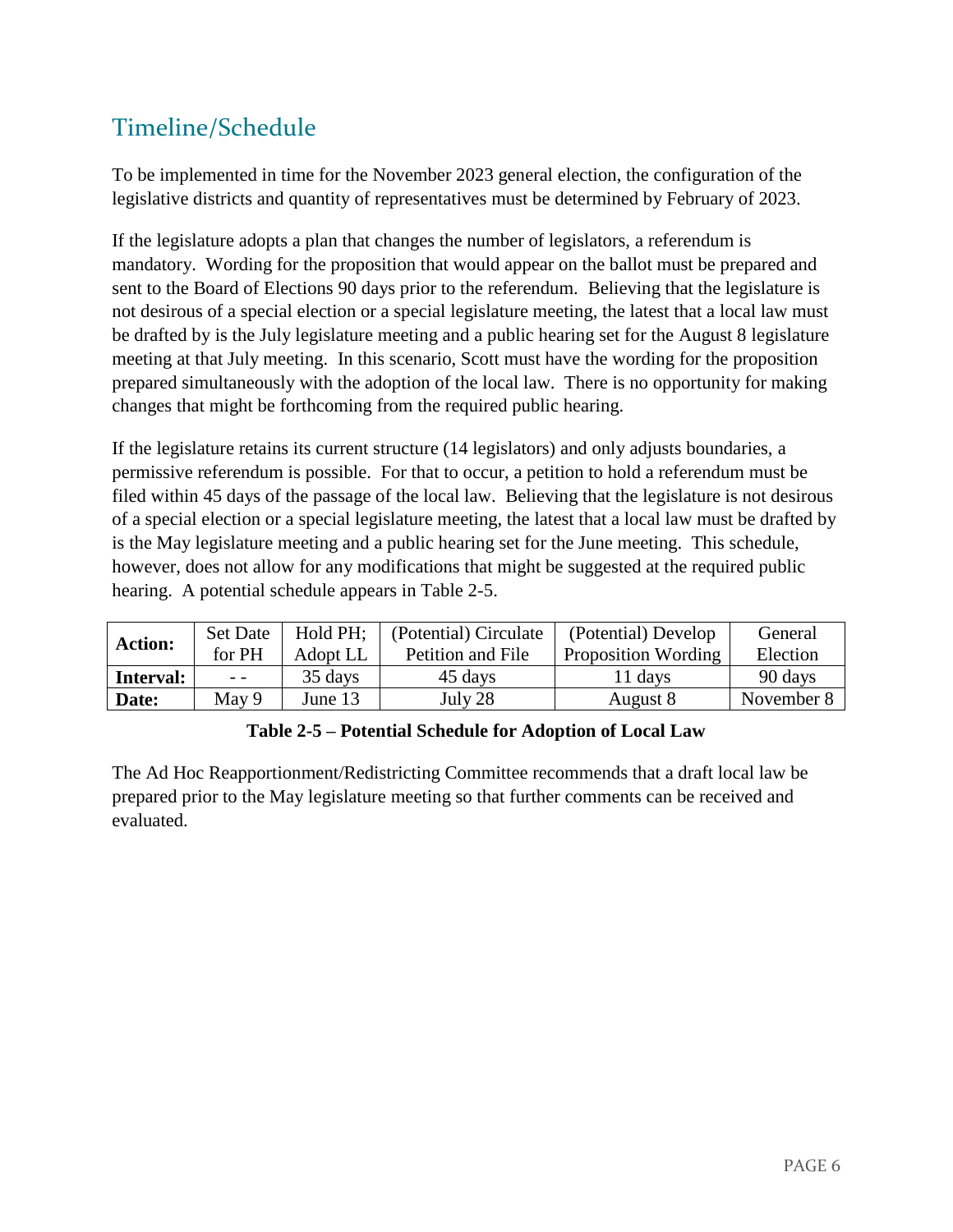**Appendix A – 15 Legislators**

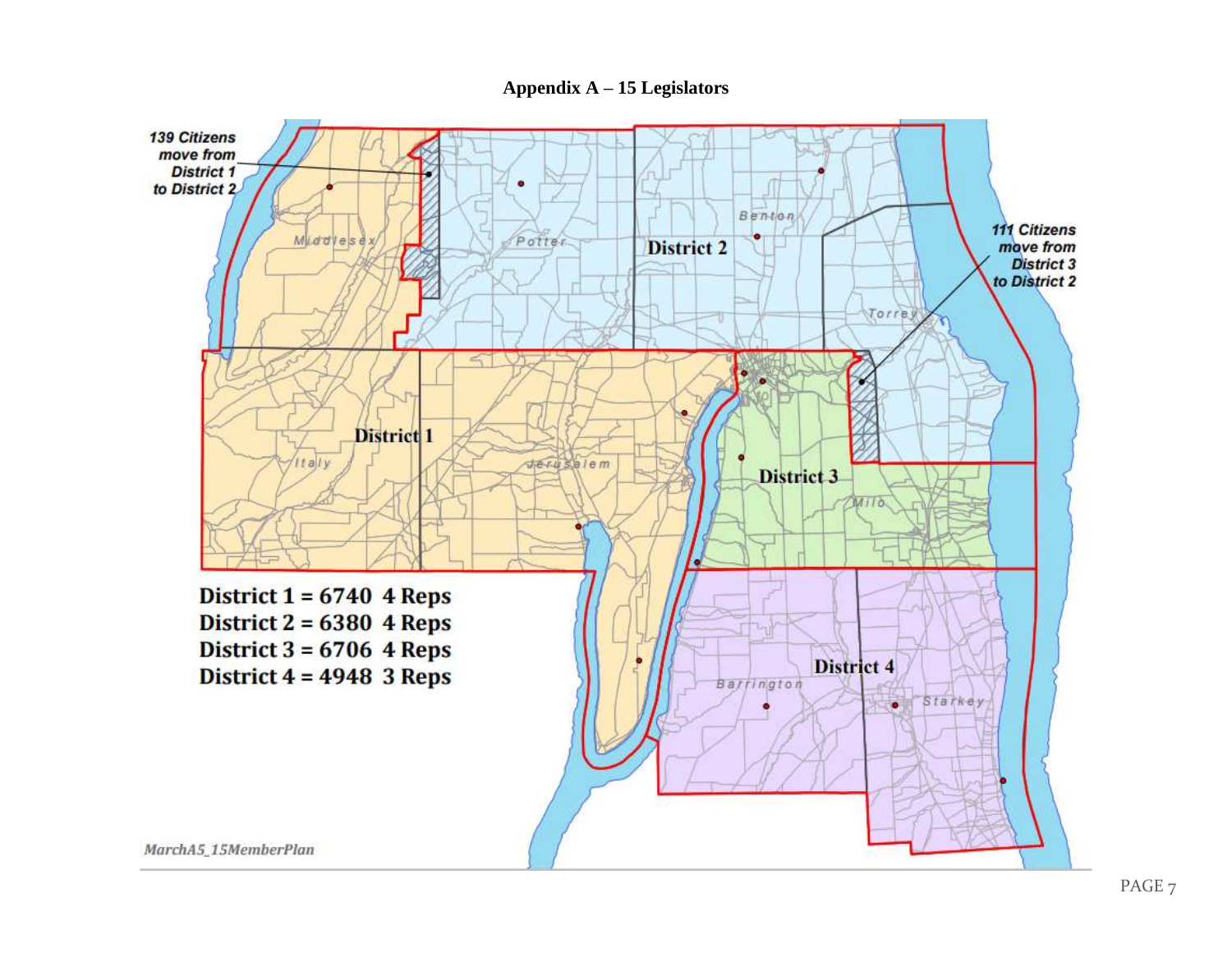**Appendix B-1 – 14 Legislators**

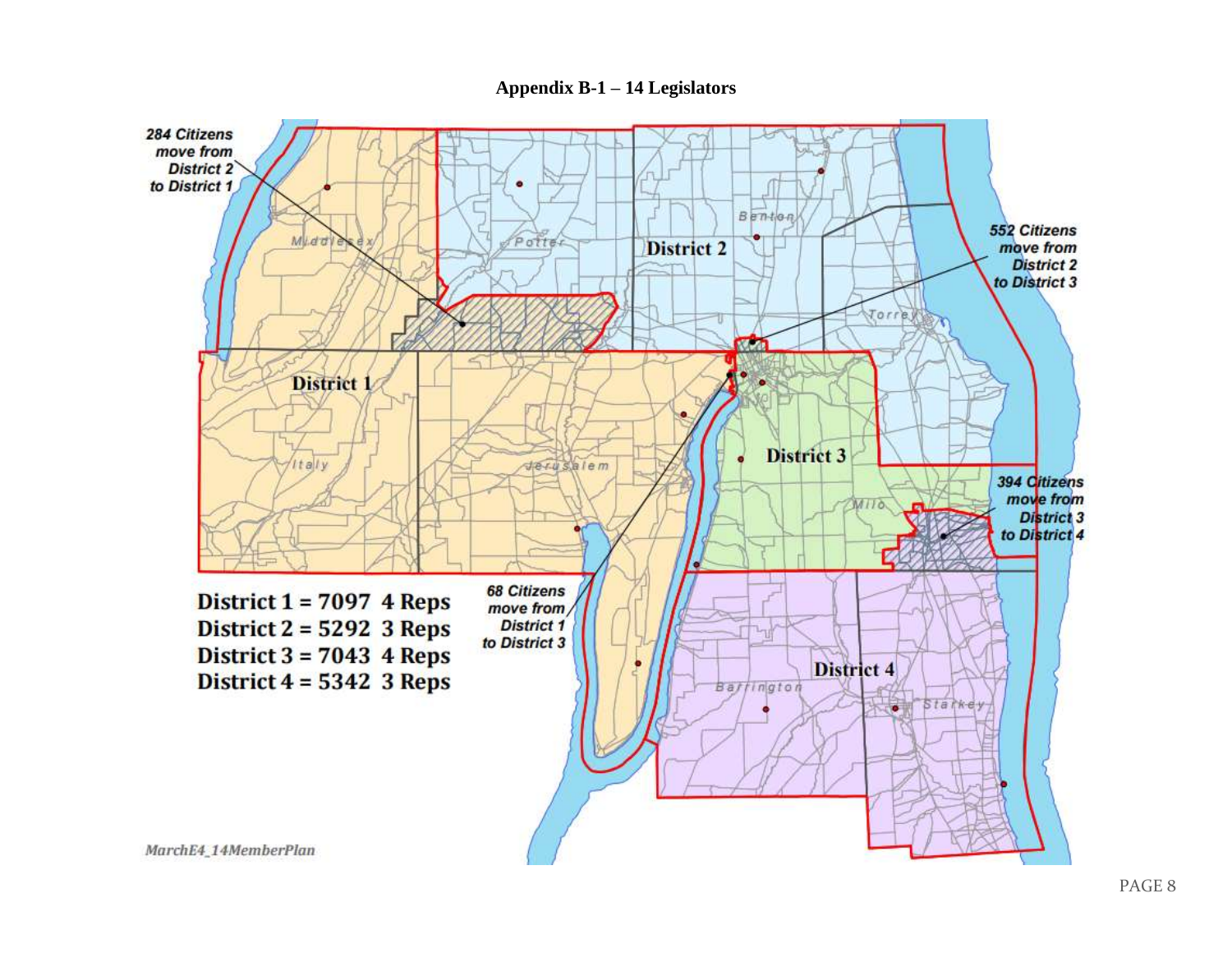**Appendix B-2 – 14 Legislators**

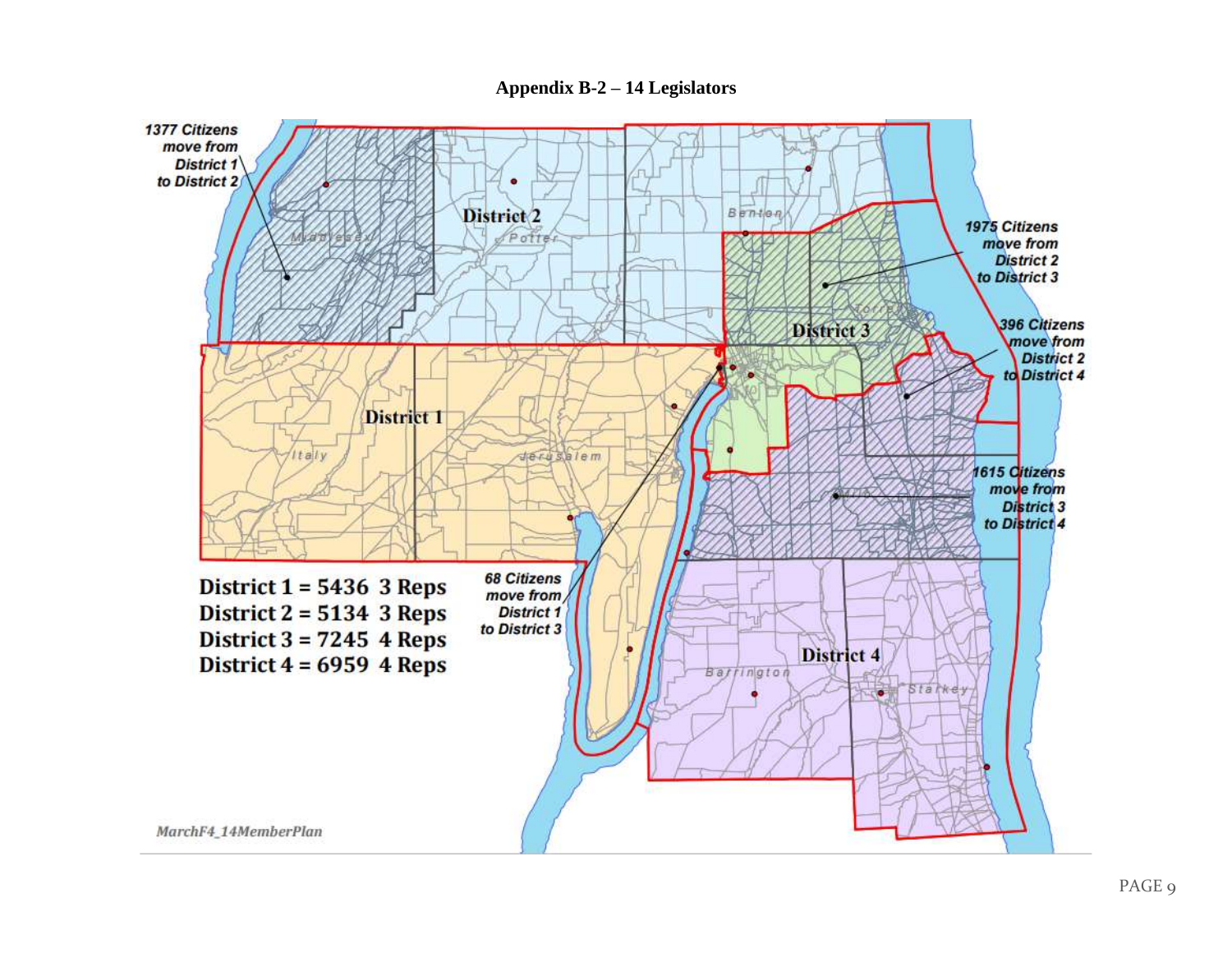#### **Appendix C-1 – 10 Legislators**

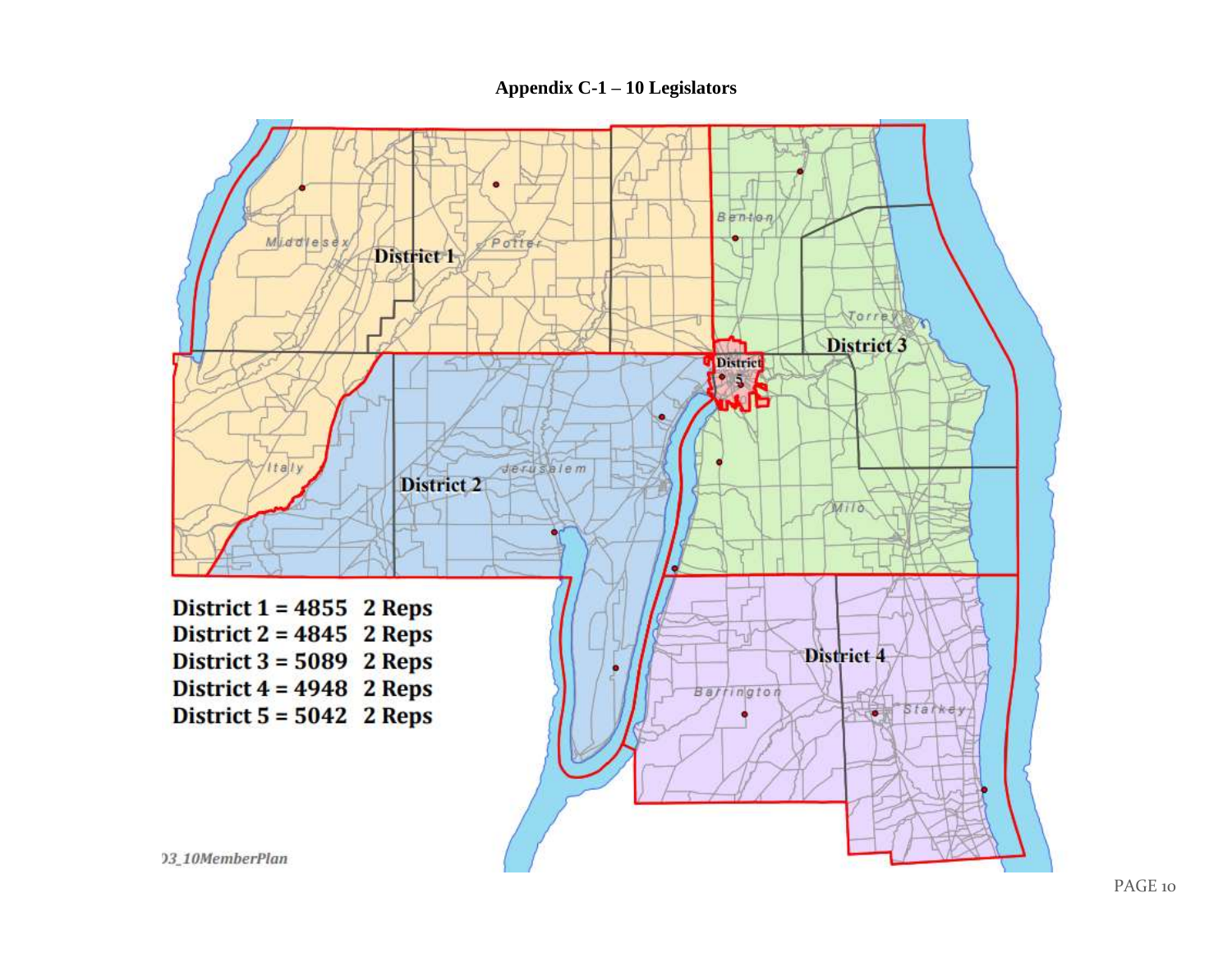**Appendix C-2 – 10 Legislators**